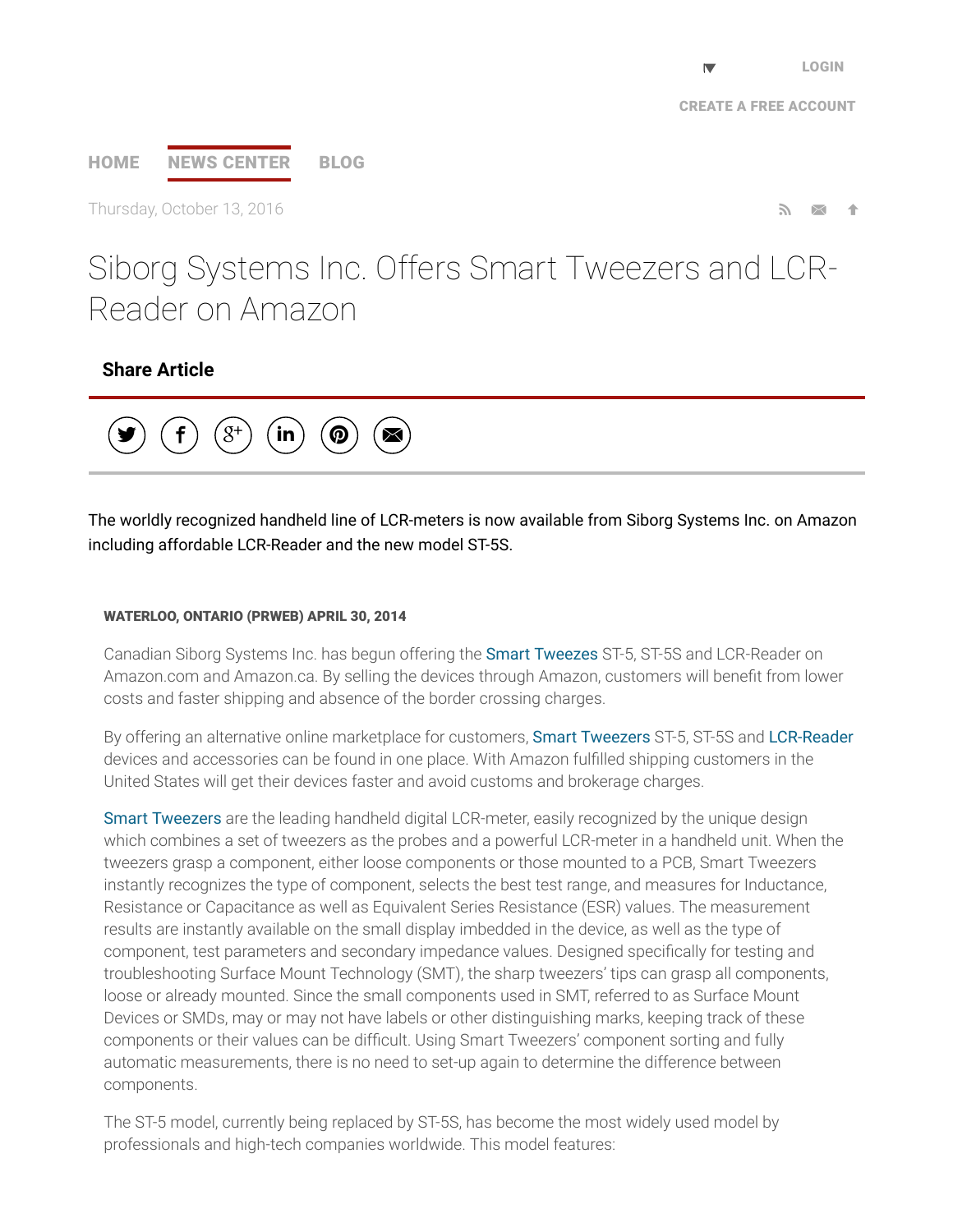Fully automatic L, C, R and ESR evaluations Basic accuracy of 0.2% Adjustable test signals of 0.25, 0.5, 1.0 Vrms Component sorting with 1%, 5%, 10%, and 20% tolerance Continuity and diode testing Displays active and reactive impedance components Parasitic offset capabilities Ideal for small components, as small as 0201 size (0.3mm) Li-Ion battery, micro-USB charging New 1 oz. weight and ergonomic design

The Smart [Tweezers](http://www.prweb.net/Redirect.aspx?id=aHR0cDovL3d3dy5zbWFydHR3ZWV6ZXJzLmNh) ST-5 model will be shortly replaced with the ST-5S, and updated version of the model. The ST-5S still offers all the same features found on the ST-5, but has a new look like the LCR-Reader. A smaller body, and lighter weight of 1 oz. and a bright OLED screen that provides better contrast.

The LCR-Reader is the consumers choice for LCR-meters akin to Smart Tweezers. It was the first to debut the smaller, lighter design, and offered a price nearly half of the Smart Tweezers' price. Siborg designed the [LCR-Reader](http://www.prweb.net/Redirect.aspx?id=aHR0cDovL3d3dy5sY3ItcmVhZGVyLmNvbQ==) for non-professionals looking for the same experience found on Smart Tweezers, but did not want to pay the high price. To achieve this price, some features were left off the device, including: adjustable test signal, parasitic offset, component sorting, and continuity and diode testing. LCR-Reader also features a lower basic accuracy of 1%, though, this accuracy is on par to that of the ST-2 and ST-3 models.

Smart Tweezers and LCR-Reader are still offered directly from Siborg Systems Inc., but the addition of Amazon as a supply channel offers American customers faster shipping within the United States, rather than shipping from Canada. Lower shipping rates are also available through Amazon, including free two day shipping for Amazon Prime account holders. It should be noted that a direct purchase from Siborg includes free additional 1 year manufacturer warranty.

All Smart Tweezers and LCR-Reader news is available on the Smart [Tweezers](http://www.prweb.net/Redirect.aspx?id=aHR0cDovL3d3dy5zbWFydHR3ZWV6ZXJzLnVzL2Jsb2c=) Blog.

#### About Siborg [Systems](http://www.prweb.net/Redirect.aspx?id=aHR0cDovL3d3dy5zaWJvcmcuY29t) Inc.

Established in 1994, Siborg Systems Inc. is a source of engineering software and hardware tools for semiconductor and electronics industry. Located in the city of Waterloo, Ontario, Canada, it enjoys being a part of the local world-renowned high-tech community.

For more information: Siborg Systems Inc 24 Combermere Cres Waterloo, ON N2L 5B1 Canada Telephone: (519) 888-9906 Fax: (519) 725-9522 Email: sibor(at)siborg(dot)ca

Share article on socal media or email:

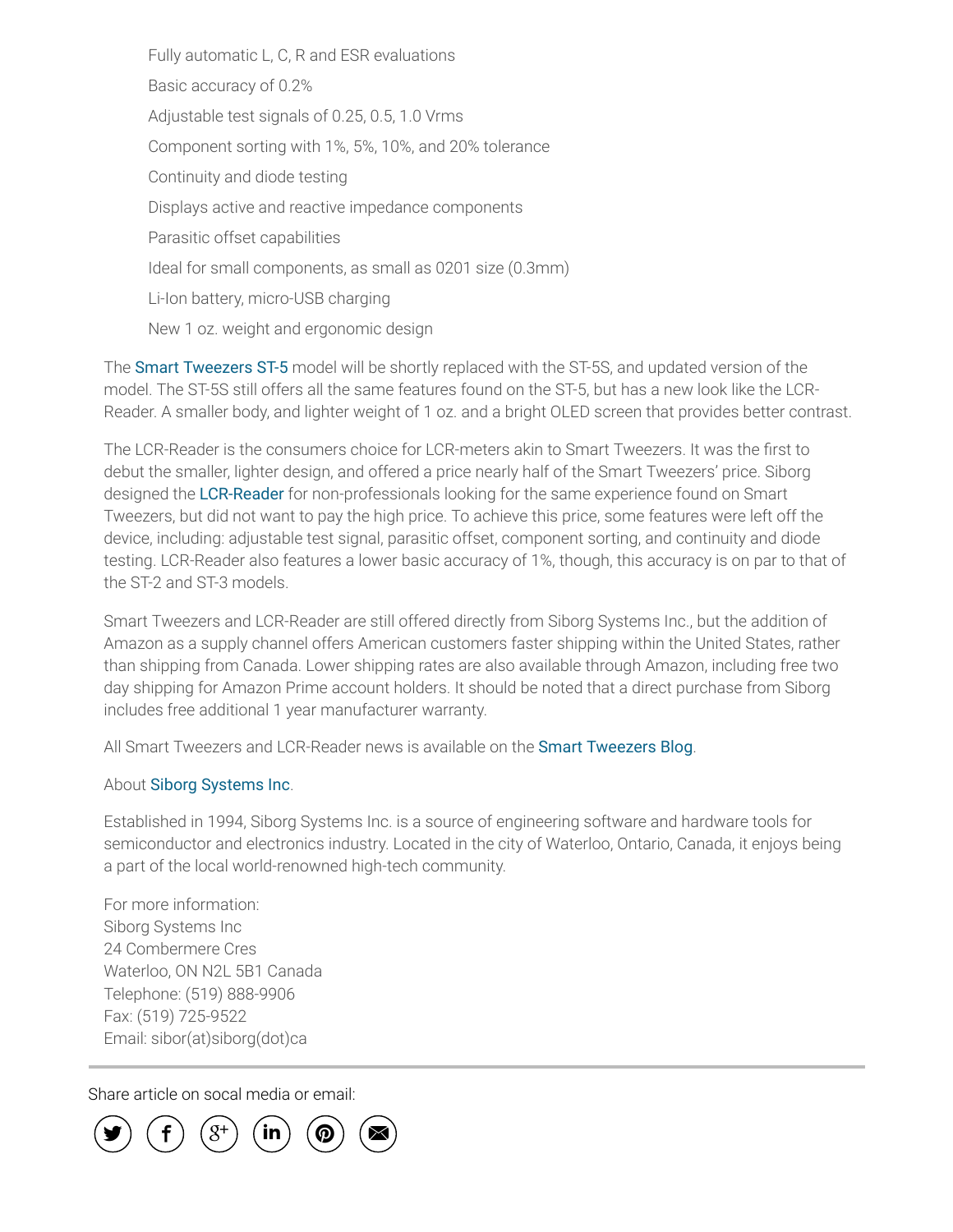

LCR-meter Smart Tweezers ST5-S

LCR-Reader and Smart Tweezers LCR-meter offer an easy solution to a known problem of SMT component characterization.

### Contact Author

#### MICHAEL OBRECHT

Siborg [Systems](http://www.prweb.net/Redirect.aspx?id=aHR0cDovL3d3dy5zaWJvcmcuY29t) Inc +1 (519) 888-9906 [Email](http://www.prweb.com/EmailContact.aspx?prid=11809292) >



 $\bigoplus$  Siborg Systems Inc

 $\widehat{\mathsf{in}}$  Siborg Systems Inc

Follow us on



VISIT [WEBSITE](http://www.prweb.net/Redirect.aspx?id=aHR0cDovL3d3dy5sY3ItcmVhZGVyLmNvbQ==)

### Media